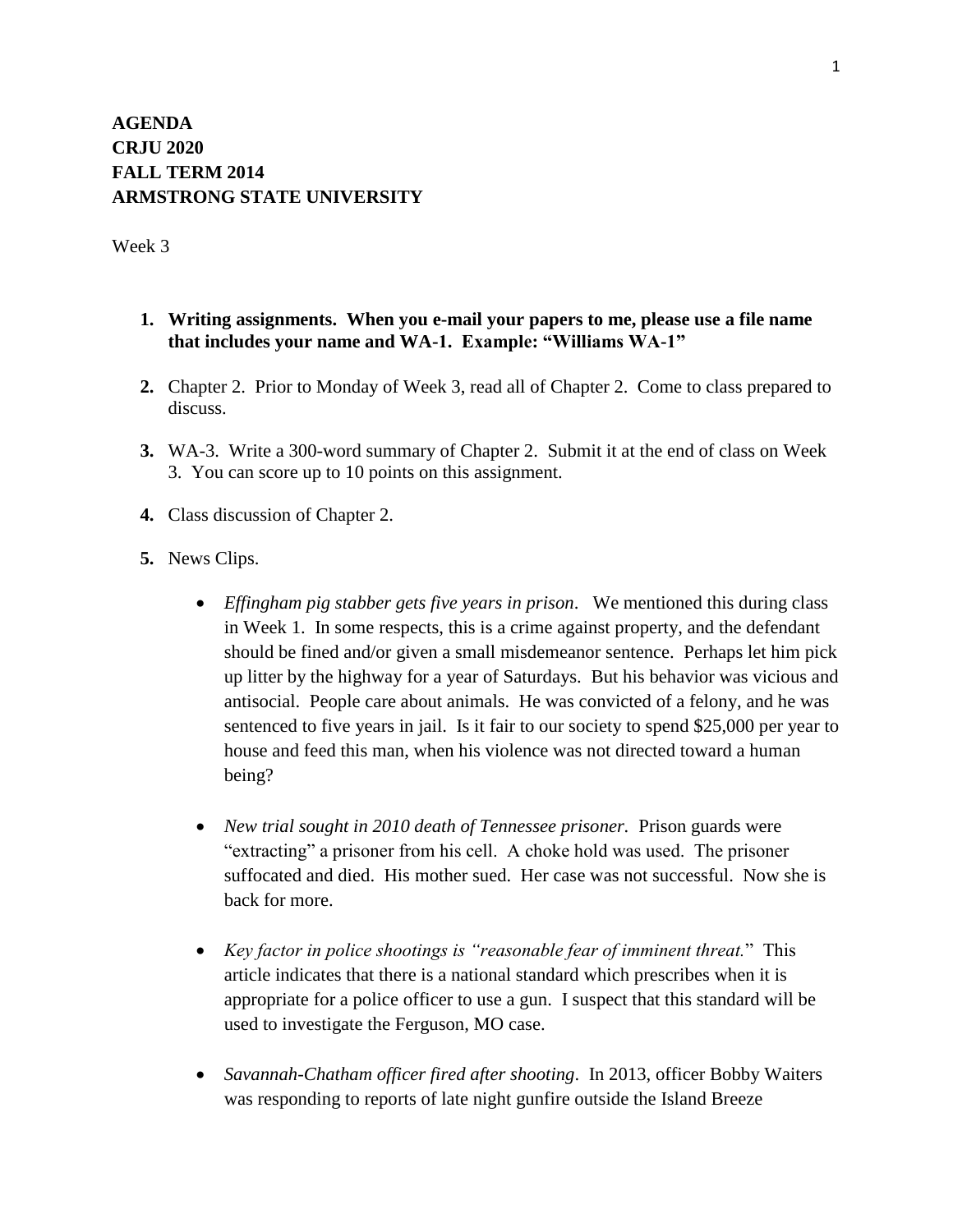nightclub. He went into the back yard of a nearby resident, and there he shot an unarmed person (a non-fatal shooting). The shooting victim was in the back yard because he was running from the gunfire at the nightclub. The grand jury decided not to indict Waiters on an aggravated assault charge. However, a police department Internal Affairs investigation decided that Waiters had not followed the rules. They concluded that Waiters was not confronted with an immediate threat. He was fired from the Police force. It appears that the Internal Affairs investigators may have been using the "reasonable fear of imminent threat" standard discussed above.

- *New challenge for GA death penalty provision.* The US Supreme Court has ruled that intellectually disabled people cannot be executed for committing a crime. The Court left to the states to determine how a defendant's mental condition is to be determined. In GA, the defendant must prove intellectual disability "beyond reasonable doubt." Presumably, other states use standards that are easier for the defendant to prove, like "preponderance of evidence." This means that GA is more likely than other states to execute a defendant who is intellectually challenged. Do you think that Georgia's standard of proof is ethical?
- *Surveillance product maker's stock soars.* For years, some police cars have been equipped with video cameras. When an officer pulls over a car, the camera records what happens when the officer walks forward to speak to the driver. Now a company has developed a video camera that is worn by the police officer ("body camera"). Some people believe that, when police wear body cameras, there is less probability of violent altercations with suspects. No doubt these cameras will be used to collect evidence. Sometimes video records will be helpful to prosecutors. Sometimes these video records will be helpful to defendants.